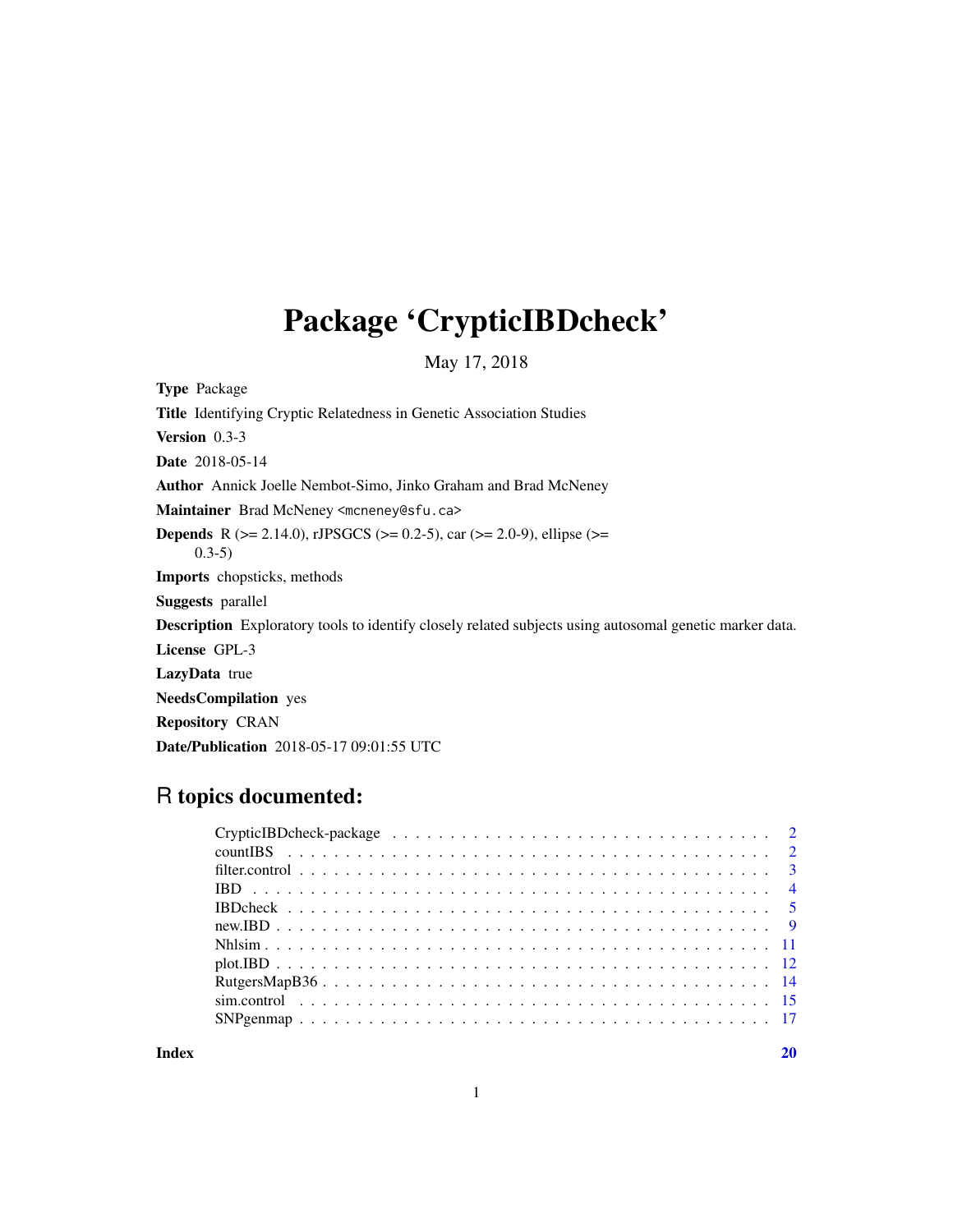```
CrypticIBDcheck-package
```
*identify cryptic relatedness in genetic association studies*

# **Description**

CrypticIBDcheck can be used to identify pairs of closely-related subjects based on genetic marker data from single-nucleotide polymorphisms (SNPs). The package is able to accommodate SNPs in linkage disequibrium (LD), without the need to thin the markers so that they are approximately independent in the population. Sample pairs are identified as related by superposing their estimated identity-by-descent (IBD) coefficients on plots of IBD coefficients for pairs of simulated subjects from one of several common close relationships. The methods are particularly relevant to candidategene association studies, in which dependent SNPs cluster in a relatively small number of genes spread throughout the genome.

# Details

The main function in CrypticIBDcheck is [IBDcheck](#page-4-1), which uses SNP information to estimate IBD coefficients for pairs of study subjects and optionally for simulated pairs of subjects and returns an object of class IBD. The plot method for the IBD class, [plot.IBD](#page-11-1), displays the IBD coefficients for pairs of study subjects, along with prediction ellipses for known relationship pairs.

The package comes with two vignettes: CrypticIBDcheck gives an overview of the package and describes the methodology used, and IBDcheck-hapmap illustrates how to use the package to explore cryptic relatedness using genome-wide data from HapMap.

# Author(s)

Annick Joelle Nembot-Simo, Jinko Graham and Brad McNeney

Maintainer: Brad McNeney <mcneney@sfu.ca>

#### See Also

rJPSGCS

countIBS *calculates counts of 0, 1 and 2 IBS*

#### **Description**

Returns counts of the number of markers at which a pair of subjects shares 0, 1 or 2 alleles identicalby-state (IBS), for all possible pairs. Counts for a given pair exclude markers where either pair member is missing data.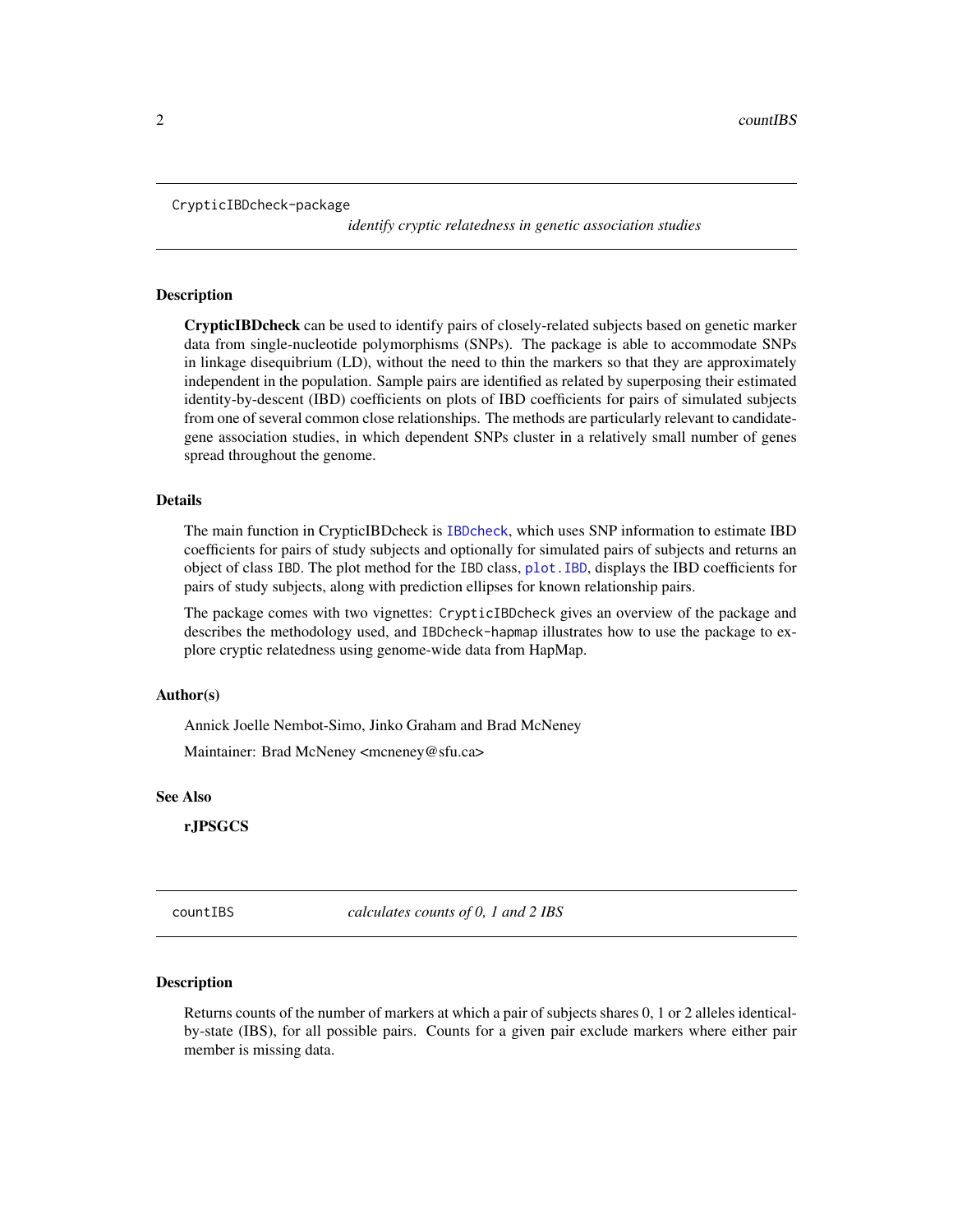# <span id="page-2-0"></span>filter.control 3

# Usage

countIBS(x)

# Arguments

|  | I<br>٦ |  |
|--|--------|--|
|  |        |  |

An object of type snp.matrix

# Value

| IBS0 | An upper triangular matrix whose $(i, j)$ th element $(i \le j)$ is the count of non-<br>missing markers where the ith and jth subjects share 0 alleles IBS. |
|------|--------------------------------------------------------------------------------------------------------------------------------------------------------------|
| IBS1 | An upper triangular matrix whose $(i, j)$ th element $(i \le j)$ is the count of non-<br>missing markers where the ith and jth subjects share 1 allele IBS.  |
| IBS2 | An upper triangular matrix whose $(i, j)$ th element $(i \le j)$ is the count of non-<br>missing markers where the ith and jth subjects share 2 alleles IBS. |

# Author(s)

Annick Joelle Nembot-Simo, Jinko Graham and Brad McNeney

# Examples

```
data(Nhlsim)
countIBS(Nhlsim$snp.data[1:5,])
```
<span id="page-2-1"></span>filter.control *Set options for quality control filtering of data.*

# Description

Set options for quality control filtering of data.

# Usage

```
filter.control(filter=TRUE, snpcallrate=.9, MAF=.01, samplecallrate=.9,
               HWEp=.001)
```

| filter      | Should data filtering be done? Default is TRUE.                                                                                                                                |
|-------------|--------------------------------------------------------------------------------------------------------------------------------------------------------------------------------|
| snpcallrate | The SNP call rate is the proportion of non-missing genotypes in the study per<br>SNP. SNPs with call rate less than snpcall rate are removed. The default value<br>is $0.90$ . |
| MAF         | The minimum minor allele frequency (MAF) for SNPs. SNPs with MAF less<br>than MAF are removed. The default value is 0.01.                                                      |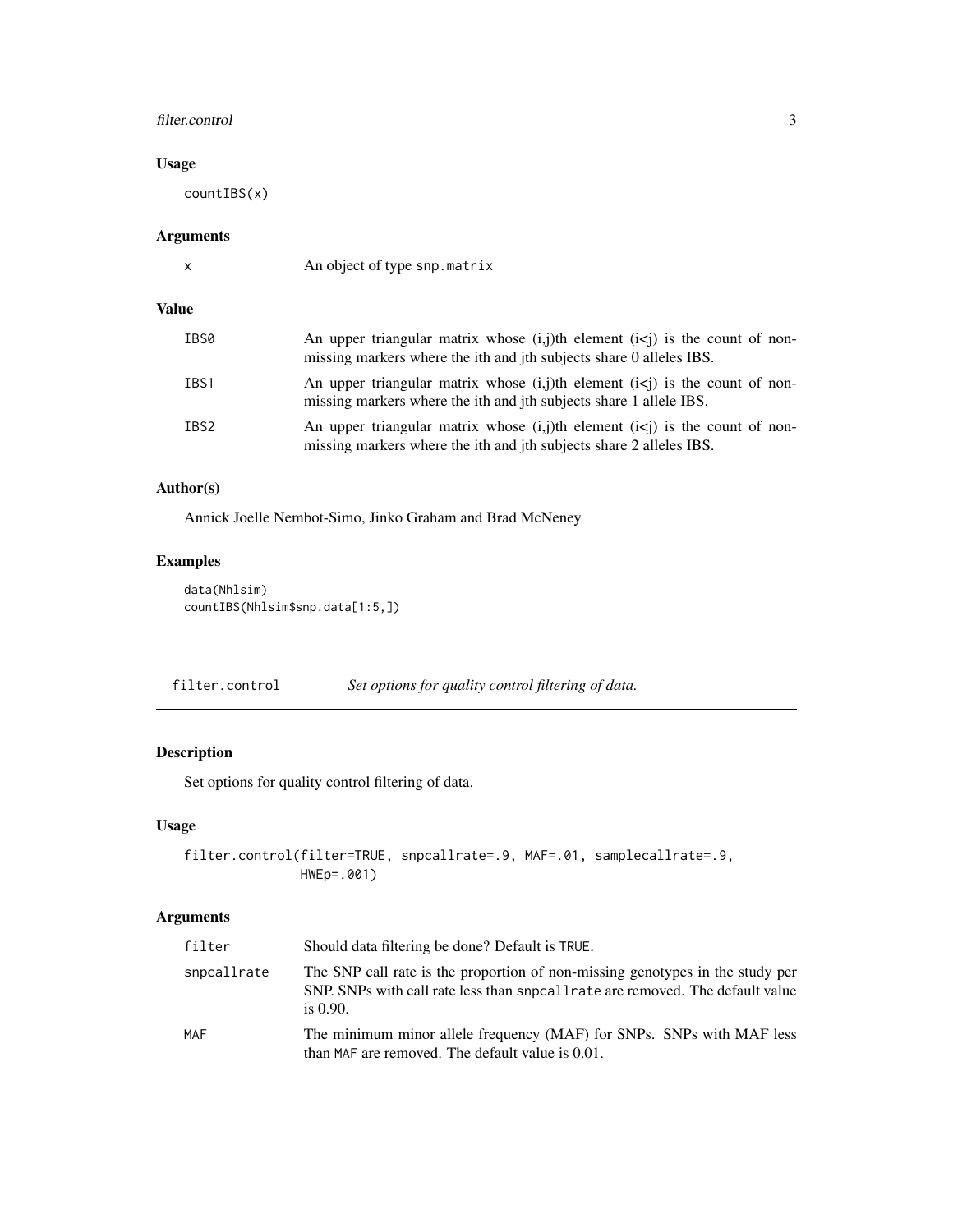<span id="page-3-0"></span>

|      | samplecallrate The proportion of SNPs for a sample that had genotype calls. Samples with call |
|------|-----------------------------------------------------------------------------------------------|
|      | rate less than sample call rate are removed. The default value is 0.90.                       |
| HWEp | Threshold for the p-value from a 2-sided test of HWE. SNPs with p-value less                  |
|      | than HWE p are removed. The default value is 0.001.                                           |

# Value

A list whose components are the function inputs.

# Author(s)

Annick Joelle Nembot-Simo, Jinko Graham and Brad McNeney

# See Also

[IBDcheck](#page-4-1)

# Examples

ff<-filter.control() ff<-filter.control(MAF=0.05)

<span id="page-3-1"></span>

IBD *Constructor function for objects of class* IBD

# Description

Constructor function for objects of class IBD, used as both the input and output of the [IBDcheck](#page-4-1) function. This is not intended to be called by users. Users preparing data for a call to IBDcheck should use the wrapper function [new.IBD](#page-8-1), which provides basic checks of the input.

# Usage

```
IBD(snp.data, snp.support,subject.support, ibd.study=NULL,
    ibd.ur=NULL,ibd.mz=NULL,ibd.po=NULL,ibd.fs=NULL,ibd.hs=NULL,
    ibd.co=NULL, ibd.user=NULL, filterparams=NULL,simparams=NULL,call=NULL)
```

| snp.data        | A snp.matrix object containing the genotypes. Rows correspond to subjects and<br>columns correspond to SNPs.                                                                  |
|-----------------|-------------------------------------------------------------------------------------------------------------------------------------------------------------------------------|
| snp.support     | a data frame of SNP information                                                                                                                                               |
| subject.support |                                                                                                                                                                               |
|                 | a data frame of subject information                                                                                                                                           |
| ibd.study       | A data frame of estimated IBD coefficients for study subjects. Columns repre-<br>sent estimated probabilities of 0, 1 and 2 alleles IBD. Rows represent pairs of<br>subjects. |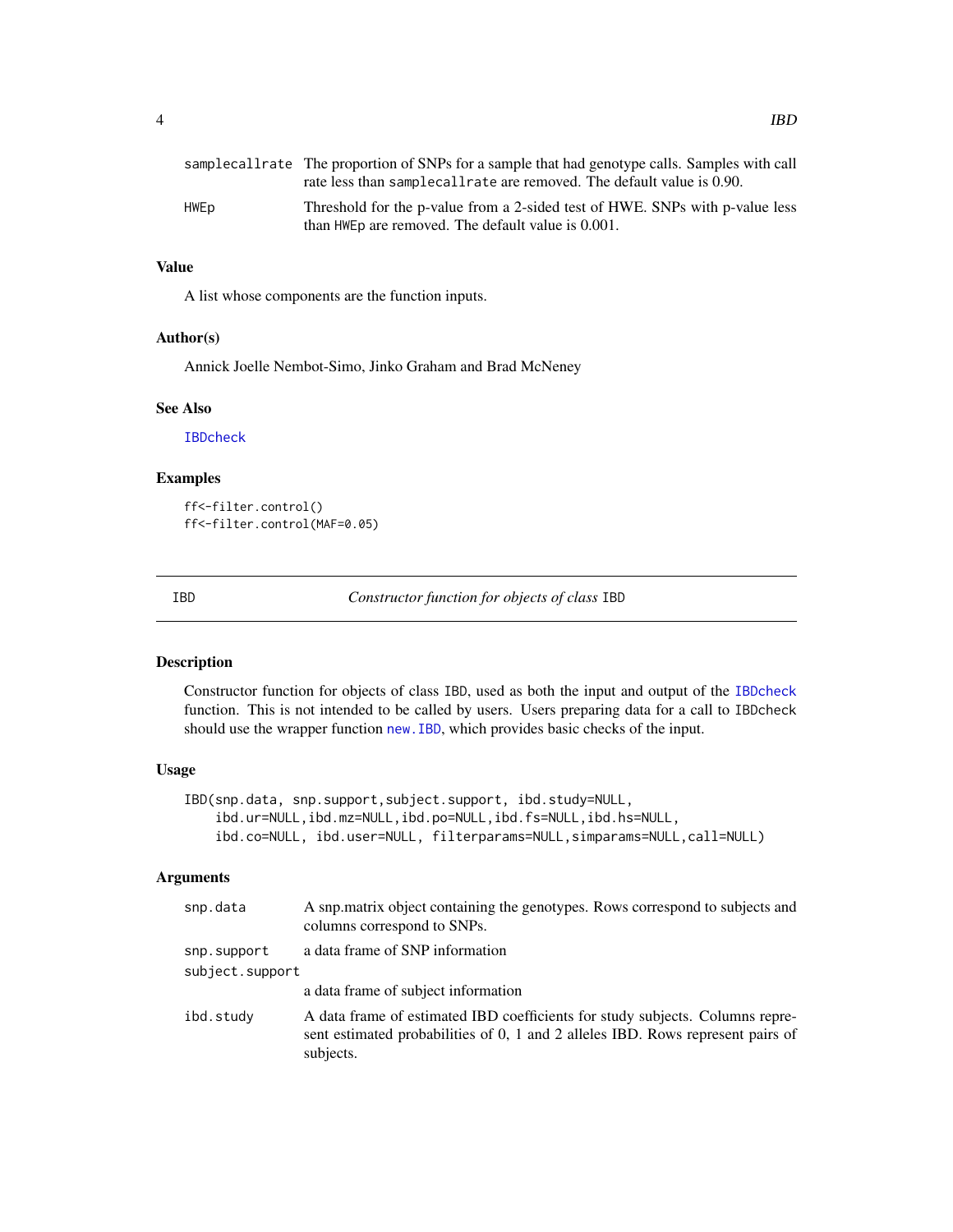#### <span id="page-4-0"></span>**IBDcheck** 5

| ibd.ur       | data frame of estimated IBD coefficients for simulated unrelated subjects                     |
|--------------|-----------------------------------------------------------------------------------------------|
| ibd.mz       | data frame of estimated IBD coefficients for simulated monozygotic twins                      |
| ibd.po       | data frame of estimated IBD coefficients for simulated parent-offspring subjects              |
| ibd.fs       | data frame of estimated IBD coefficients for simulated full sibling subjects                  |
| ibd.hs       | data frame of estimated IBD coefficients for simulated half sibling subjects                  |
| ibd.co       | data frame of estimated IBD coefficients for simulated cousins                                |
| ibd.user     | data frame of estimated IBD coefficients for subjects having a user-defined rela-<br>tionship |
| filterparams | a list of data filtering options returned by filter.control                                   |
| simparams    | a list of data simulation options returned by sim.control                                     |
| call         | the IBD check call that created the $ibd.*$ data frames                                       |

#### Details

Objects of class IBD are both the input and output of the [IBDcheck](#page-4-1) function.

# Value

An object of class IBD, which is a list comprised of the function arguments.

#### Author(s)

Annick Joelle Nembot-Simo, Jinko Graham and Brad McNeney

# See Also

[IBDcheck](#page-4-1)

<span id="page-4-1"></span>IBDcheck *estimate IBD coefficients to identify cryptic relatedness in genetic association studies*

# Description

Estimate IBD coefficients for pairs of study subjects. Optionally, IBD coefficients are estimated from simulated unrelated, monozygotic twin/duplicate, parent-offspring, full sibling, half sibling, or cousin pairs. Users may also specify their own relationships to simulate (see Examples). Simulations can make use of information about population linkage disequilibrium structure. The function returns an object of class IBD that can be graphically displayed by the plot method of the class, [plot.IBD](#page-11-1).

# Usage

```
IBDcheck(dat, filterparams=filter.control(),simparams=sim.control())
```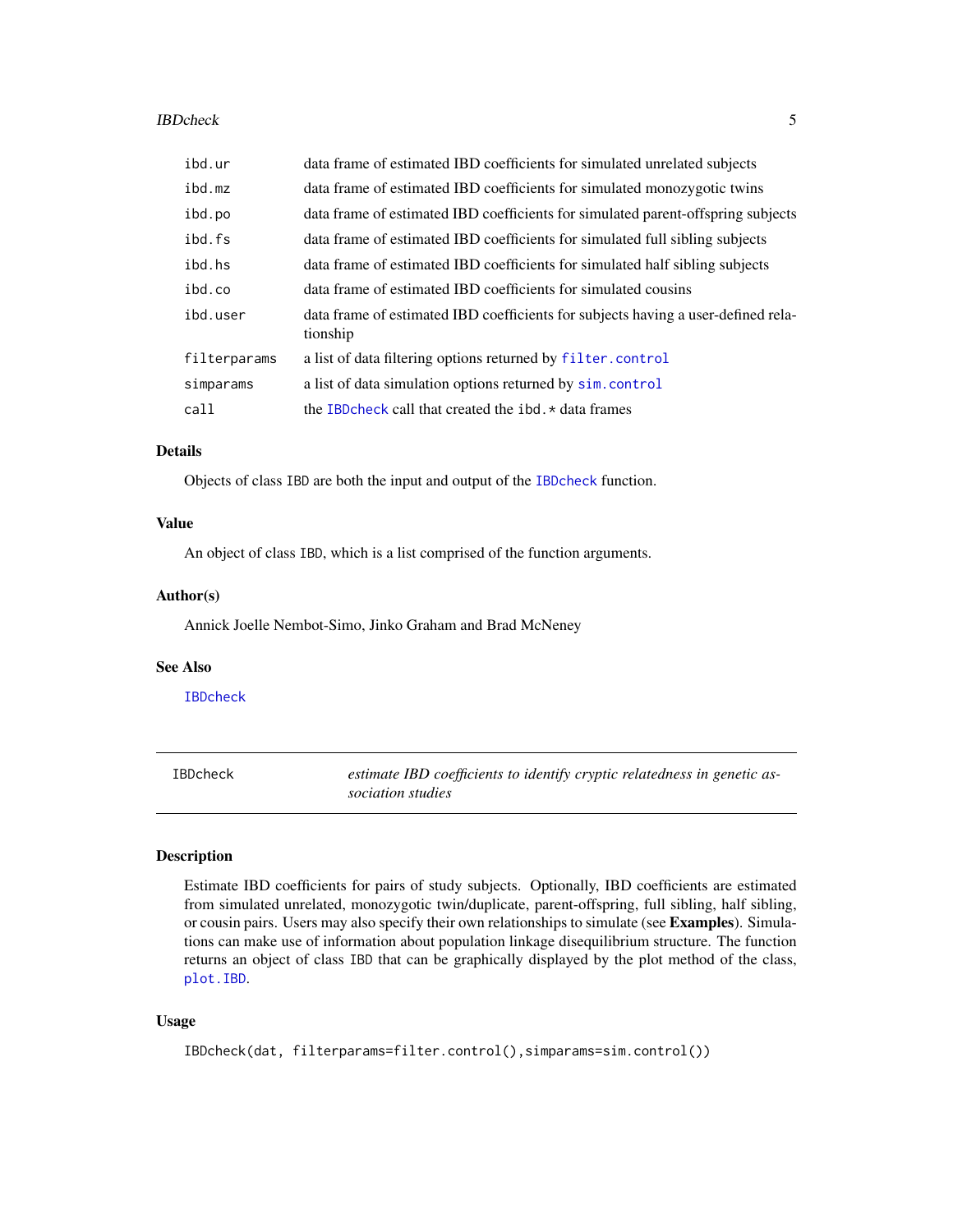#### <span id="page-5-0"></span>Arguments

| dat          | An object of class IBD, created by new. IBD or by a previous call to IBD check.                                                                              |
|--------------|--------------------------------------------------------------------------------------------------------------------------------------------------------------|
| filterparams | A list of parameters that control the filtering (e.g., quality control filtering) of<br>the data. See filter, control for a description of these parameters. |
| simparams    | A list of parameters that control simulation of data by gene drops. See sim. control<br>for a description of these parameters.                               |

#### Details

The required input to IBDcheck is an object of class IBD, created by [new.IBD](#page-8-1) or by a previous call to IBDcheck. At a minimum, such an object includes the genetic data as a snp.matrix object from the **chopsticks** package (Leung 2012), a data frame of SNP information that includes chromosome and physical map positions of each SNP, and a data frame of subject information that includes a logical vector indicating whether (TRUE) or not (FALSE) each subject is to be used to estimate the conditional IBS probabilities and fit the LD model. Sex-chromosome SNPs in the IBD object are ignored by IBDcheck. SNPs and subjects are removed according the the filtering parameters set by the [filter.control](#page-2-1) function. For SNPs and subjects that remain after filtering, IBD coefficients are estimated as described in Purcell *et al.* (2007). These proportions can be displayed graphically by the plotting function [plot.IBD](#page-11-1). When simulate=TRUE, IBDcheck simulates data that can be used to produce prediction ellipses for each simulated relationship on the graphical displays. Gene drop simulations to produce simulated pairs are done by the [GeneDrops](#page-0-0) function from the rJPSGCS package. These simulations can be based on independent loci (fitLD=FALSE) or on a fitted LD model that accounts for inter-locus correlation (fitLD=TRUE). Parameters that control the simulations may be set by the [sim.control](#page-14-1) function.

The package vignette, vignette("CrypticIBDcheck"), contains full details on the methods underlying IBDcheck. See also vignette("IBDcheck-hapmap") for an illustration of how to use IBDcheck to explore cryptic relatedness using genome-wide data from HapMap.

#### Value

An object of class IBD. See the help file for the constructor function [IBD](#page-3-1) for a description of the components of this class.

#### **Note**

When simulate=TRUE and fitLD=TRUE, the function can be computationally demanding for data sets with more than about 1000 SNPs. In Appendix B of the vignette CrypticIBDcheck we describe strategies for making computations feasible by use of a parallel cluster (Tierney *et al.*, 2011).

Users may also need to increase the amount of java heap space for some computations. The computation for fitting the LD model is done in java, using functions from Alun Thomas' suite of Java Programs for Statistical Genetics and Computational Statistics (JPSGCS). The JPSGCS java programs are accessed by R-wrappers provided by the rJPSGCS R package. When rJPSGCS is loaded (automatically by loading **CrypticIBDcheck**), it initializes the java Virtual Machine (JVM) via the rJava package, if not already done so by another package. One can set the amount of memory java can use for heap space by initilizing the JVM *before* loading CrypticIBDcheck as follows: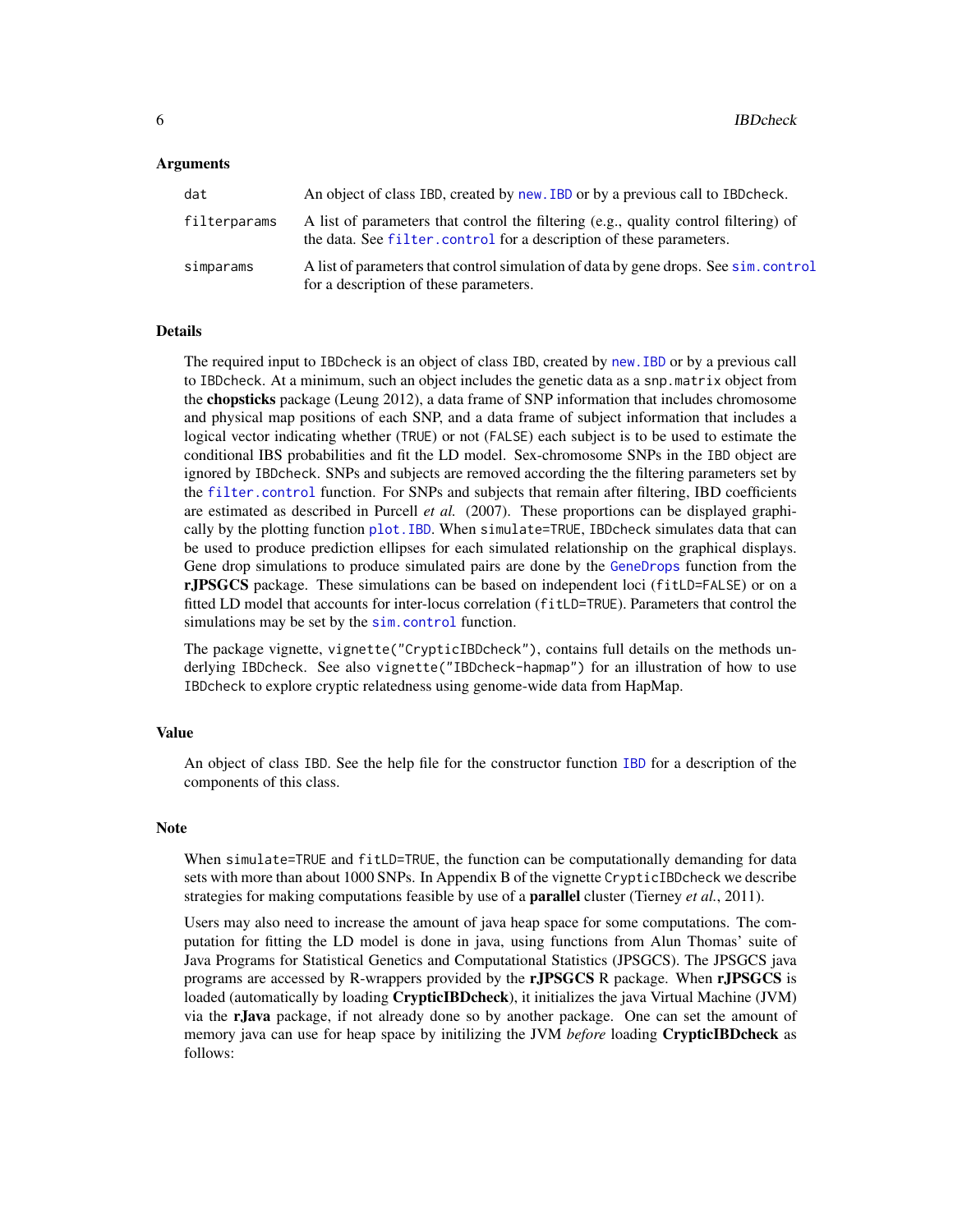```
options(java.parameters="-Xmx2048m") #set max heap space to 2GB
library(rJava)
.jinit() #initialize the JVM
library(CrypticIBDcheck) # now load rJPSGCS by loading CrypticIBDcheck
```
# Author(s)

Annick Joelle Nembot-Simo, Jinko Graham and Brad McNeney

# References

Leung H-T (2012). chopsticks: The snp.matrix and X.snp.matrix classes. R package version 1.20.0.

Purcell S, Neale B, Todd-Brown K, Thomas L, Ferreira MA, Bender D, Maller J, Sklar P, de Bakker PI, Daly MJ, Sham PC. PLINK: a tool set for whole-genome association and population-based linkage analyses. Am J Hum Genet. 2007 Sep;81(3):559-75.

#### See Also

[plot.IBD](#page-11-1), [SNPgenmap](#page-16-1)

# Examples

```
# These examples use the package dataset Nhlsim. For examples of how to
# prepare data in other formats for use by IBDcheck(), please see the
# documentation for new.IBD().
##################################################3
# Part I: No simulations
# Example 1) use all default settings; i.e., filter SNPs but do not simulate data
data(Nhlsim)
popsam<-Nhlsim$csct==0 # controls
dat<-new.IBD(Nhlsim$snp.data,Nhlsim$chromosome,Nhlsim$physmap,popsam)
cibd<-IBDcheck(dat)
##################################################3
## Not run:
# Part II: Simulate data assuming SNPs are in linkage equilibrium (no LD model fitted).
# Example 2) Simulate pairs of subjects of each of the default relationships:
# unrelated, MZ twins/duplicate, parent-offspring, full sibling, half sibling
# Use chromosomes 20, 21 and 22 only.
cind<-(Nhlsim$chromosome == 20 | Nhlsim$chromosome == 21 | Nhlsim$chromosome == 22)
dat<-new.IBD(Nhlsim$snp.data[,cind],Nhlsim$chromosome[cind],
                Nhlsim$physmap[cind],popsam)
ss<-sim.control(simulate=TRUE,fitLD=FALSE)
cibd2<-IBDcheck(dat,simparams=ss)
# Example 3) Add 100 more simulated unrelated pairs to the IBD object cibd2
ss<-sim.control(simulate=TRUE,fitLD=FALSE,rships="unrelated",nsim=100)
ff<-filter.control(filter=FALSE) # No need to re-filter the SNP data in cibd2
cibd3<-IBDcheck(cibd2,filterparams=ff,simparams=ss)
```
# Example 4) Add simulated first cousin pairs to the IBD object, cibd3, without any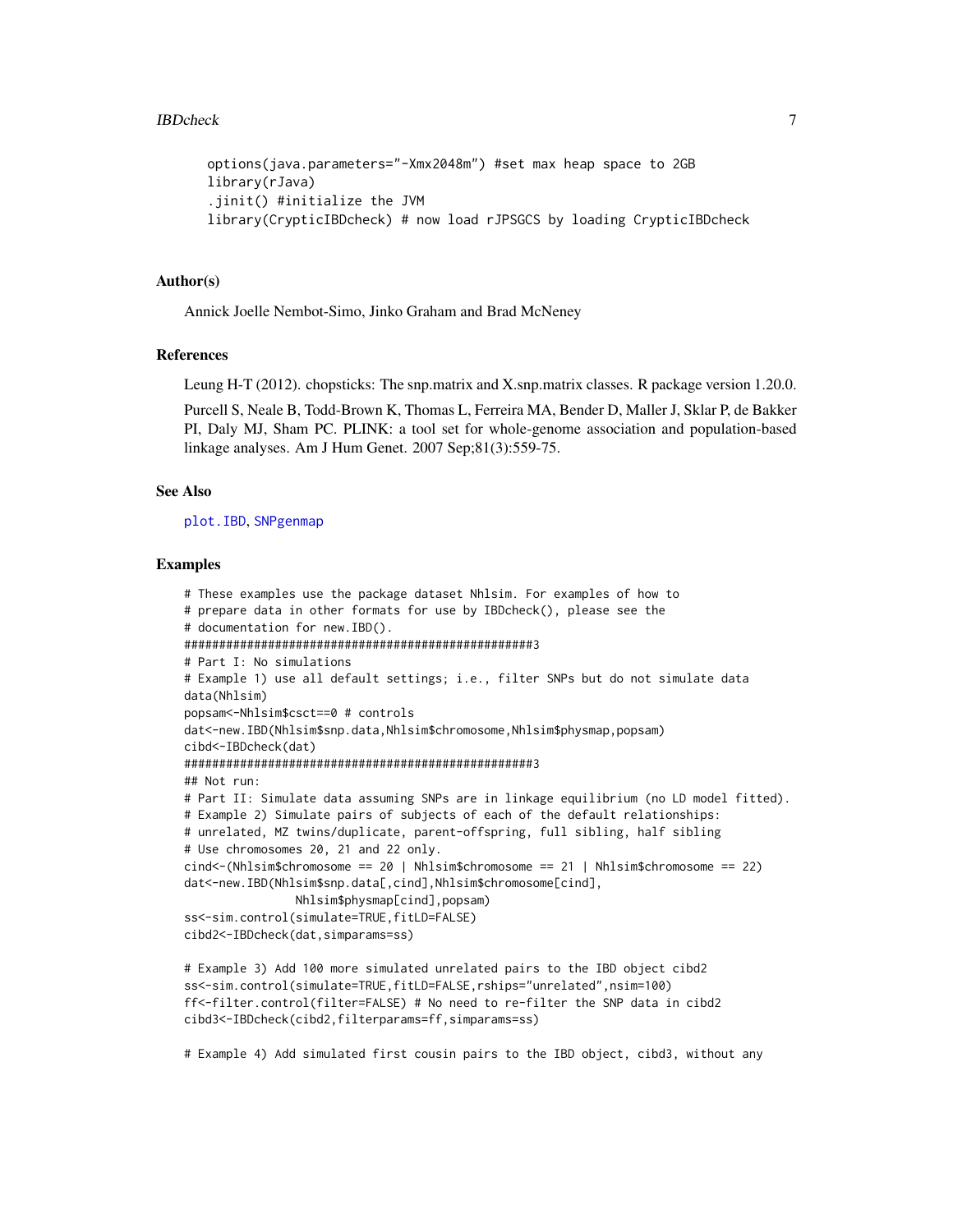```
# simulated first cousins. Simulate the default number of 200 pairs of first cousins.
ss<-sim.control(simulate=TRUE,fitLD=FALSE,rships="cousins")
ff<-filter.control(filter=FALSE) # No need to re-filter the SNP data in cibd3
cibd4<-IBDcheck(cibd3,filterparams=ff,simparams=ss)
# Example 5) Add simulated pairs for the user-specified relationship of
# mother-daughter, with mother and father who are first cousins. See the package
# vignette "CrypticIBDcheck", Figure 4, for a picture of this pedigree. Simulate
# the default number of 200 pairs of this user-specified relationship.
userdat<-data.frame(ids=1:9,
                    dadids=c(3,5,7,0,9,9,0,0,0),
                    momids=c(2,4,6,0,8,8,0,0,0),
                    gender=c(2,2,1,2,1,2,1,2,1))
ss<-sim.control(simulate=TRUE,fitLD=FALSE, rships=c("user"), userdat=userdat)
ff<-filter.control(filter=FALSE) # No need to re-filter the SNP data in cibd4
cibd5<-IBDcheck(cibd4,simparams=ss,filterparams=ff)
##################################################
# Part III: Simulations based on a fitted LD model
# Example 6) Simulate pairs of subjects of each of the default relationships:
# unrelated, MZ twins/duplicate, parent-offspring, full sibling, half sibling.
# Use IBD object "dat" with SNPs from chromosomes 20, 21 and 22 only.
ss<-sim.control(simulate=TRUE,fitLD=TRUE)
cibd6<-IBDcheck(dat,simparams=ss)
# Save names of LD files for future simulations.
LDfiles<-cibd6$simparams$LDfiles
# Example 7) Use the fitted LD model from cibd6 to add 100 more simulated
# unrelated pairs
ss<-sim.control(simulate=TRUE,fitLD=TRUE,LDfiles=LDfiles,
rships="unrelated",nsim=100)
ff<-filter.control(filter=FALSE) # No need to re-filter the SNP data in cibd6
cibd7<-IBDcheck(cibd6,filterparams=ff,simparams=ss)
# NB: names of the LD files will be copied from cibd6 to cibd7
# Example 8) Use the fitted LD model from cibd6 to add simulated first cousins
# to an IBD object without any simulated first-cousin pairs. Add the default
# number of 200 simulated pairs of first cousins.
ss<-sim.control(simulate=TRUE,fitLD=TRUE,LDfiles=LDfiles,rships=c("cousins"))
ff<-filter.control(filter=FALSE) # No need to re-filter the SNP data in cibd7
cibd8<-IBDcheck(cibd7,simparams=ss,filterparams=ff)
# Example 9) Use the fitted LD model from cibd6 to add simulated pairs for the
# user-specified mother-daughter relationship, with mother and father who are
# first cousins. See the package vignette "CrypticIBDcheck", Figure 4, for a
# picture of this pedigree. Simulate the default number of 200 pairs of this
# user-specified relationship.
200 pairs.
userdat<-data.frame(ids=1:9,
                    dadids=c(3,5,7,0,9,9,0,0,0),
                   momids=c(2,4,6,0,8,8,0,0,0),
                    gender=c(2,2,1,2,1,2,1,2,1))
ss<-sim.control(simulate=TRUE,fitLD=TRUE, LDfiles=LDfiles, rships=c("user"),
userdat=userdat)
```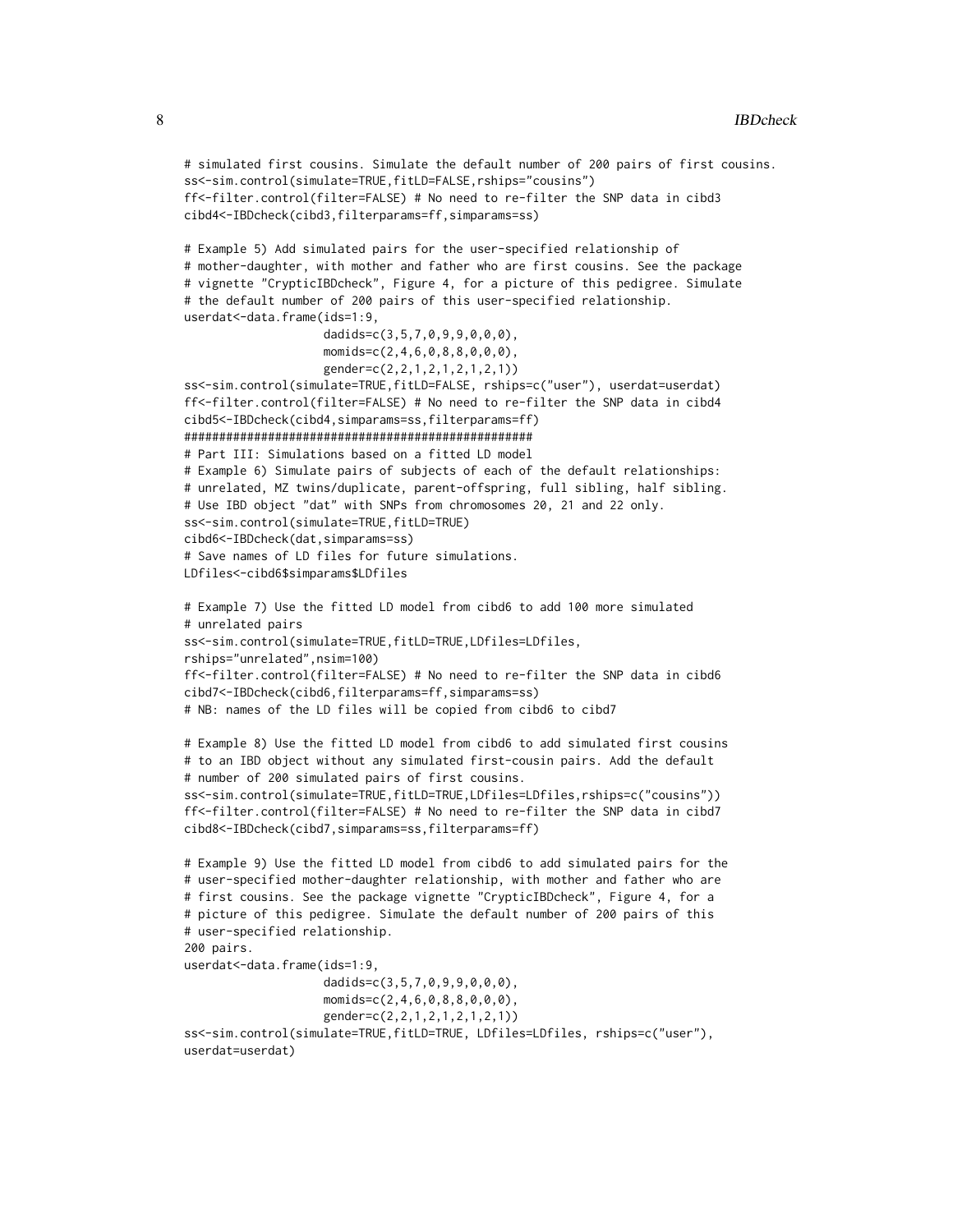#### <span id="page-8-0"></span>new.IBD 9

```
ff<-filter.control(filter=FALSE) # No need to re-filter the SNP data in cibd8
cibd9<-IBDcheck(cibd8,simparams=ss,filterparams=ff)
```

```
# Example 10) Distribute fitting of LD models and gene drop simulations for
# chromosomes 20, 21 and 22 across a cluster running on a local computer.
# See the package vignette, vignette("CrypticIBDcheck") for an example of
# running IBDcheck in batch mode on a compute cluster. Simulate pairs of
# subjects from each of the default relationships: unrelated, MZ twins/duplicate,
# parent-offspring, full sibling, half sibling.
cind<-(Nhlsim$chromosome == 20 | Nhlsim$chromosome == 21 | Nhlsim$chromosome == 22)
dat<-new.IBD(Nhlsim$snp.data[,cind],Nhlsim$chromosome[cind],
                Nhlsim$physmap[cind],popsam)
library(parallel)
cl<-makeCluster(3,type="SOCK")
clusterEvalQ(cl,library("CrypticIBDcheck"))
ss<-sim.control(simulate=TRUE,fitLD=TRUE,cl=cl)
cibd3<-IBDcheck(dat,simparams=ss)
stopCluster(cl)
```
## End(Not run)

<span id="page-8-1"></span>new.IBD *Create a data structure suitable for input to* IBDcheck

# Description

Create a data structure suitable for input to [IBDcheck](#page-4-1). This is a wrapper function for the constructor function [IBD](#page-3-1) that creates the object. The wrapper provides basic checks of the input and creates the snp.support and subject.support data frames required for an IBD object.

# Usage

new.IBD(snp.data, Chromosome, Position, popsam, Gen\_loc=NULL, pvalue\_HWE=NULL, subids=NULL, ...)

| snp.data   | A snp.matrix object containing the genotypes. Rows correspond to subjects<br>and columns correspond to SNPs.                                                                                                                                                                                |
|------------|---------------------------------------------------------------------------------------------------------------------------------------------------------------------------------------------------------------------------------------------------------------------------------------------|
| Chromosome | a vector containing the chromosome numbers of the SNPs                                                                                                                                                                                                                                      |
| Position   | a vector of physical map positions                                                                                                                                                                                                                                                          |
| popsam     | A logical vector indicating whether each subject can be considered part of a<br>random sample (TRUE) or not (FALSE). See <b>Details</b> for more information. Only<br>those subjects for which popsam==TRUE are used for estimating conditional IBS<br>probabilities and fitting LD models. |
| Gen loc    | A vector of genetic map positions in centimations. If NULL (the default), they<br>will be inferred using the function SNP genmap.                                                                                                                                                           |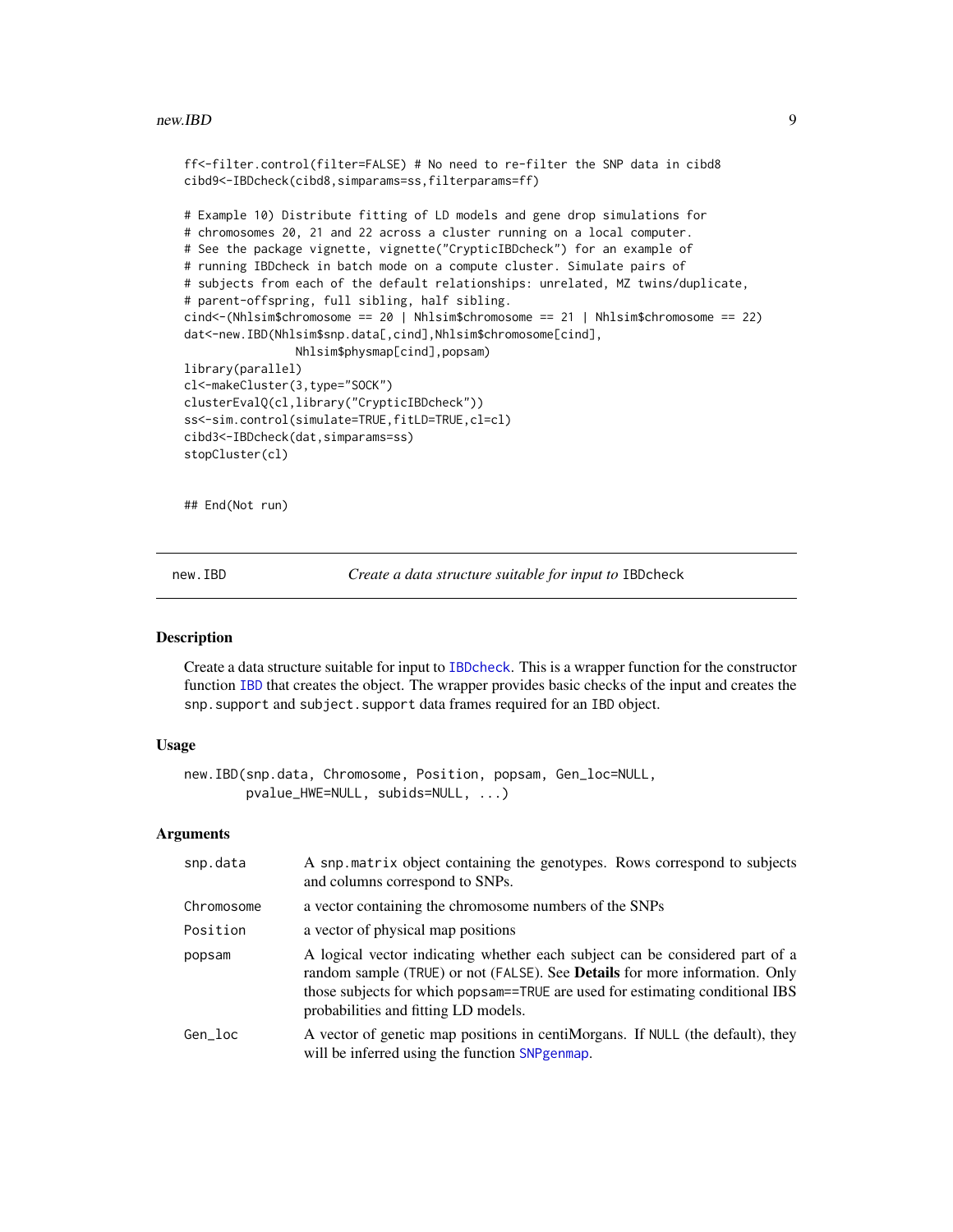<span id="page-9-0"></span>

| pvalue_HWE | A vector of p-values from tests of Hardy-Weinberg proportions for each SNP.        |
|------------|------------------------------------------------------------------------------------|
|            | If NULL (the default), they will be filled in using all population sample subjects |
|            | (popsam==TRUE) in snp.data.                                                        |
| subids     | a vector of subject IDs                                                            |
| $\cdots$   | additional arguments to be passed to the constructor IBD                           |

# Details

The arguments snp.data, Chromosome, Position and popsam are required. Only subjects with popsam==TRUE are used for estimating conditional IBS probabilities and fitting LD models; those with popsam==FALSE are excluded. A typical use of popsam is to exclude cases when the data are from case control study of a rare disease, where cases are oversampled relative to their frequency in the population but controls may be regarded as a population sample.

If Gen\_loc is missing it is inferred from Position by the [SNPgenmap](#page-16-1) function. Currently [SNPgenmap](#page-16-1) assumes physical map positions are on build 36 of the human genome. If subids is missing, the row names of snp.data are used as subject identifiers.

#### Value

An object of class IBD. See the help file for the constructor function [IBD](#page-3-1) for details.

#### Author(s)

Annick Joelle Nembot-Simo, Jinko Graham and Brad McNeney

#### See Also

[IBDcheck](#page-4-1)

# Examples

```
data(Nhlsim)
popsam<-Nhlsim$csct==0 #controls
dat<-new.IBD(Nhlsim$snp.data,Nhlsim$chromosome,Nhlsim$physmap,popsam)
## Not run:
# Read PLINK-formatted data via the read.snps.pedfile() function of the
# chopsticks package
# [source("http://bioconductor.org/biocLite.R"); biocLite("chopsticks") to install]
# Assume PLINK data is in files mydata.ped and mydata.map.
require(chopsticks)
mydata = read.snps.pedfile("mydata.ped")
# mydata is now a list with elements mydata$snp.data, mydata$snp.support and
# mydata$subject.support. Chromosome number and physical position of the SNPs
# are in mydata$snp.support$chromosome and mydata$snp.support$position, respectively.
dat<-new.IBD(mydata$snp.data,mydata$snp.support$chromosome,
             mydata$snp.support$position,popsam=rep(1,nrow(mydata$snp.support)))
```
## End(Not run)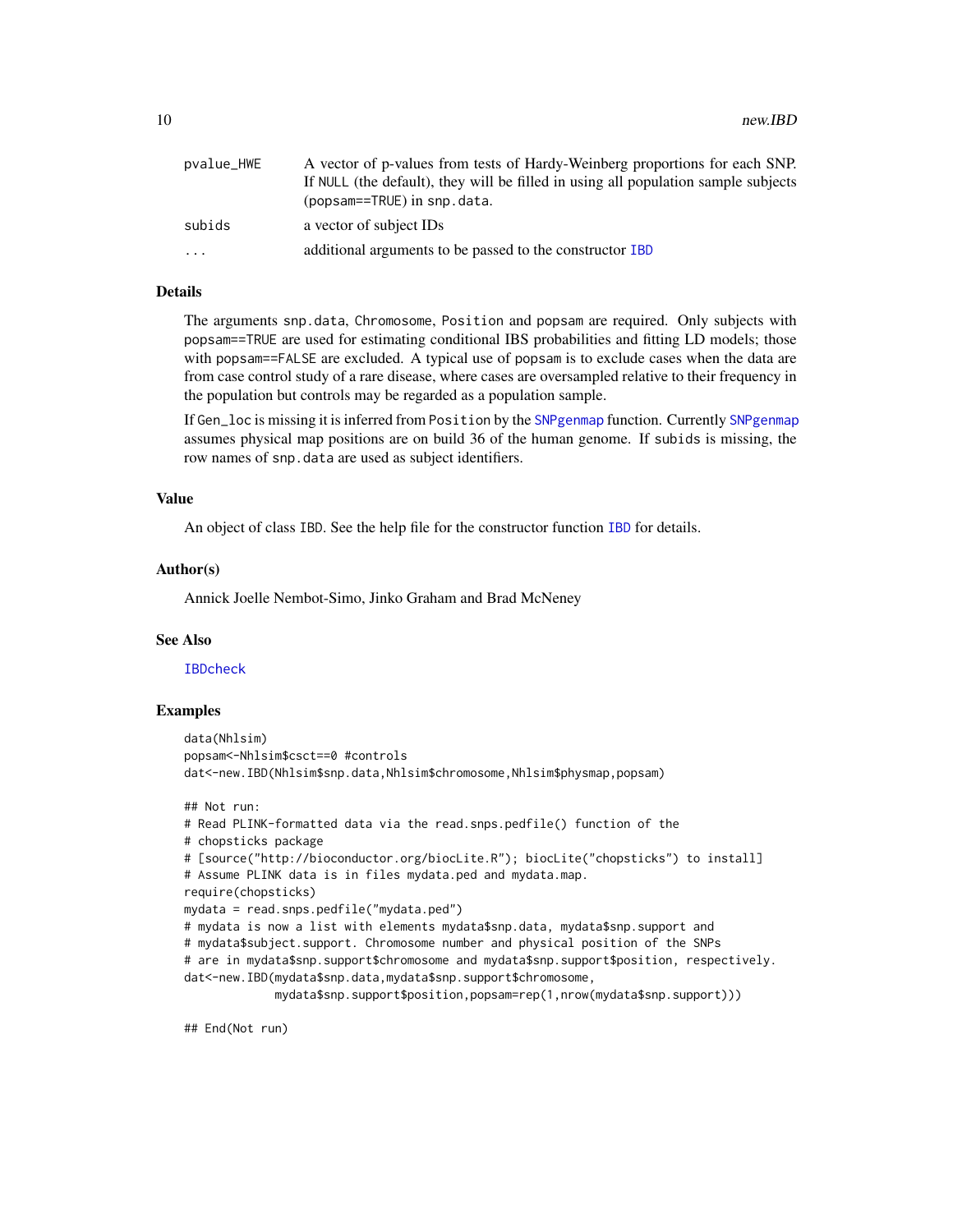<span id="page-10-0"></span>

A dataset that contains genotypes simulated by gene drop based on a model of linkage disequilibrium fit to data from a candidate-gene case-control study. Several close relative pairs have been included in the simulated data.

# Usage

data(Nhlsim)

# Format

A list comprised of the following four objects:

| [[1]] | snp.data | a snp. matrix object containing genotypes of 208 subjects (108 controls and 100 cases). |
|-------|----------|-----------------------------------------------------------------------------------------|
|       |          | Rows correspond to subjects and columns correspond to SNPs                              |
| [[2]] |          | chromosome a numeric vector containing the chromosome numbers of the SNPs               |
| [[3]] | physmap  | a numeric vector of physical positions                                                  |
| [[4]] | csct     | a vector of case-control status $(1 = case, 0 = control)$                               |
|       |          |                                                                                         |

# Details

The dataset contains mostly unrelated individuals, but includes two parent-offspring pairs and three full-siblings pairs to show how the CrypticIBDcheck package can be used to uncover cryptic relatedness.

#### Source

The genotypes were simulated based on data from a candidate-gene case-control study described in Schuetz et al. (2012).

# References

Schuetz JM, Daley D, Graham J, Berry BR, Gallagher RP, Connors JM, Gascoyne RD, Spinelli JJ, Brooks-Wilson AR (2012). Genetic Variation in Cell Death Genes and Risk of Non-Hodgkin Lymphoma. PLoS ONE, 7(2), e31560. doi:10.1371/journal.pone.0031560.

# Examples

data(Nhlsim)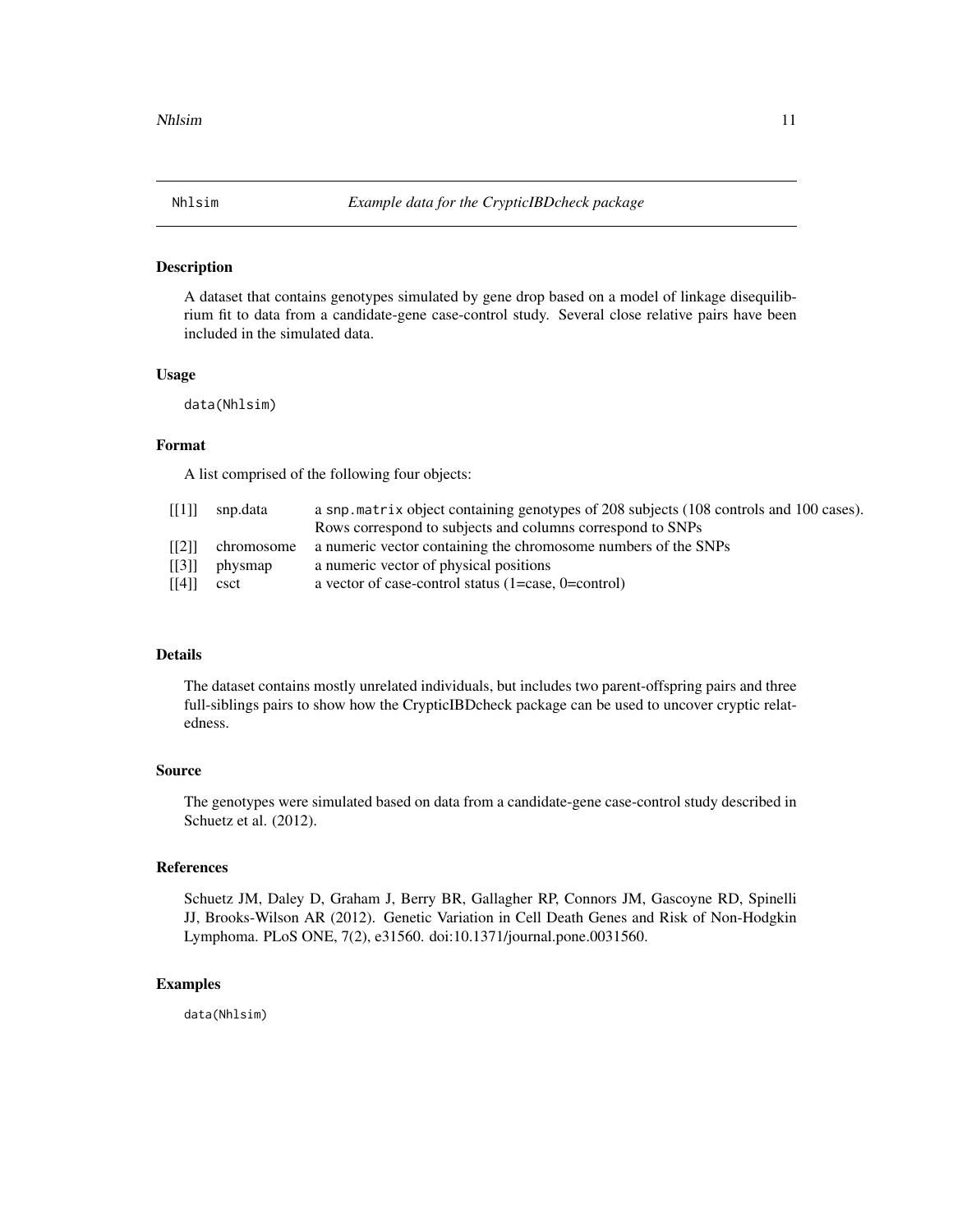<span id="page-11-1"></span><span id="page-11-0"></span>

Interactive graphical display of an IBD object.

### Usage

```
## S3 method for class 'IBD'
plot(x,kinshipth=NULL, ellipse.coverage=.95,...)
```
# **Arguments**

| X                | an IBD object returned by IBD check                                                                                                                                                                                                                                                                                                                                                                                                                                                                                 |
|------------------|---------------------------------------------------------------------------------------------------------------------------------------------------------------------------------------------------------------------------------------------------------------------------------------------------------------------------------------------------------------------------------------------------------------------------------------------------------------------------------------------------------------------|
| kinshipth        | Kinship coefficient threshold. If NULL (the default), all study pairs will be in-<br>cluded on the first plot summarizing the study pairs. If a numeric value, study<br>pairs with estimated kinship coefficient less than this threshold value will be<br>suppressed on the first plot. When simulate=TRUE and unrelated pairs are sim-<br>ulated, users may specify kinshipth="empirical" to use the 99th percentile<br>of estimated kinship coefficients in simulated unrelated pairs as the threshold<br>value. |
| ellipse.coverage |                                                                                                                                                                                                                                                                                                                                                                                                                                                                                                                     |
|                  | Prediction ellipse coverage probability. Simulated pairs of subjects from a given<br>relationship are used to construct prediction ellipses with approximate coverage<br>probability ellipse.coverage. See <b>Details</b> for details.                                                                                                                                                                                                                                                                              |
|                  | optional arguments passed to plot                                                                                                                                                                                                                                                                                                                                                                                                                                                                                   |

#### Details

Overview: When simulate=FALSE, the function produces an interactive plot of estimated IBD coefficients for pairs of study subjects whose estimated kinship coefficients exceed the user-specified threshold in kinshipth. Plots are of the estimated probability of 1 IBD versus the estimated probability of 0 IBD for pairs of study subjects, with prediction ellipses for known relationships superposed, if requested by the user with simulate=TRUE. The prediction ellipses are produced from estimated IBD coefficients for a user-specified number (default 200) of simulated pairs of known relationships, assuming the distribution of estimated IBD coefficients is approximately bivariate Normal. When simulated pairs are omitted (simulate=FALSE), plotting produces a single interactive display of estimated IBD coefficients for pairs of study subjects specified by kinshipth, on which points may be identified by clicking with the mouse. By contrast, when the IBD object includes simulated pairs, the function returns a series of plots, which the user is prompted to view and interact with successively. The first plot to appear is non-clickable and shows the estimated IBD coefficients for pairs of study subjects specified by kinshipth, along with the prediction ellipse for unrelated, simulated pairs. Subsequent plots are clickable and correspond to each relationship requested in the call to IBDcheck(). These relationship-specific plots are for identifying pairs of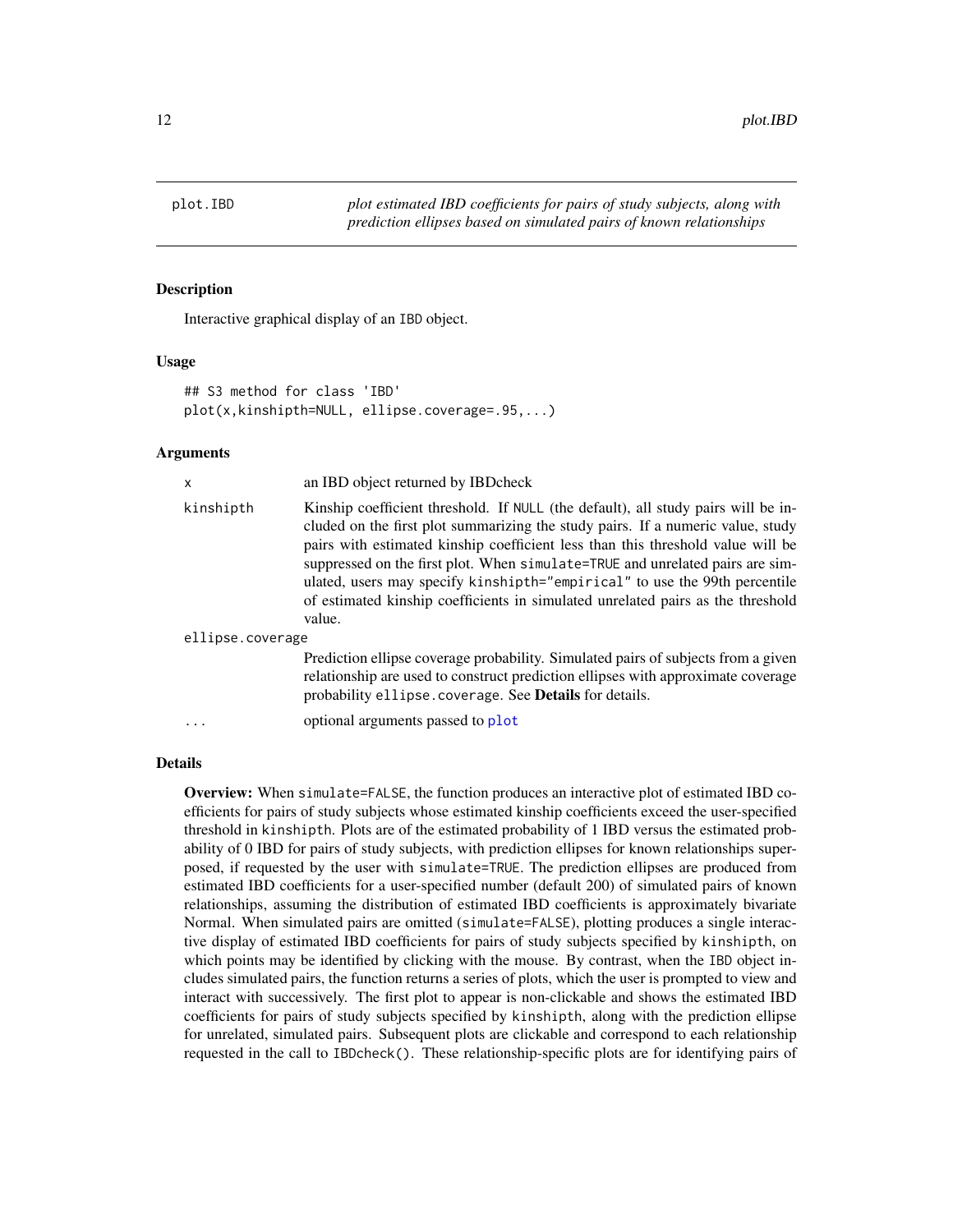<span id="page-12-0"></span>study subjects which could have the relationship. The plotting regions are restricted to the neighborhood of the prediction ellipse for the simulated pairs of that relationship, which is also drawn. If, however, the plotting region overlaps with the prediction ellipse for simulated unrelated pairs, the ellipse for simulated unrelated pairs is drawn as well. Points falling within the prediction ellipse for the relationship and outside the prediction ellipse for unrelated pairs are automatically flagged. In addition, users may click on points of study pairs that appear to be related but are not automatically flagged. The plot method produces a data frame of information on pairs that have been flagged on the different plots, either automatically or interactively by the user through clicking the mouse.

Additional details: The [showLabels](#page-0-0) function in the car package is used to implement identification of points by left-clicking the mouse on interactive plots. When finished identifying points, users should right-click the plotting region to move to the next plot. A Bonferroni-type adjustment is applied when computing the ellipse for unrelated pairs to account for the fact that, typically, most study pairs will be unrelated. Specifically, the coverage probability for the simulated unrelated pairs ellipse is taken to be  $1 - (1 - \text{ellipse.coverage})/n_p$ , where  $n_p$  is the number of pairs of study subjects.

#### Value

A data frame of information on pairs that are flagged, either automatically or by user mouse-clicks, on the different plots provided by the function. The columns of this data frame are:

| member1      | ID of the first member of the study pair                                                                                                                       |
|--------------|----------------------------------------------------------------------------------------------------------------------------------------------------------------|
| member2      | ID of the second member of the study pair                                                                                                                      |
| pz0          | estimated proportion of markers with zero alleles IBD                                                                                                          |
| pz1          | estimated proportion of markers with one allele IBD                                                                                                            |
| relationship | If simulate=TRUE, this column indicates which relationship plot each pair was<br>identified on. This column is absent from the data frame when simulate=FALSE. |

#### Author(s)

Annick Joelle Nembot-Simo, Jinko Graham and Brad McNeney

#### See Also

[IBDcheck](#page-4-1), [showLabels](#page-0-0)

# Examples

```
data(Nhlsim)
## Not run:
# Example with simulate=FALSE (default)
popsam<-Nhlsim$csct==0 # controls
dat<-new.IBD(Nhlsim$snp.data,Nhlsim$chromosome,Nhlsim$physmap,popsam)
cibd<-IBDcheck(dat)
plot(cibd)
# Example with simulate=TRUE. Use chromosomes 20, 21 and 22 only.
cind<-(Nhlsim$chromosome == 20 | Nhlsim$chromosome == 21 | Nhlsim$chromosome == 22)
dat<-new.IBD(Nhlsim$snp.data[,cind],Nhlsim$chromosome[cind],
               Nhlsim$physmap[cind],popsam)
```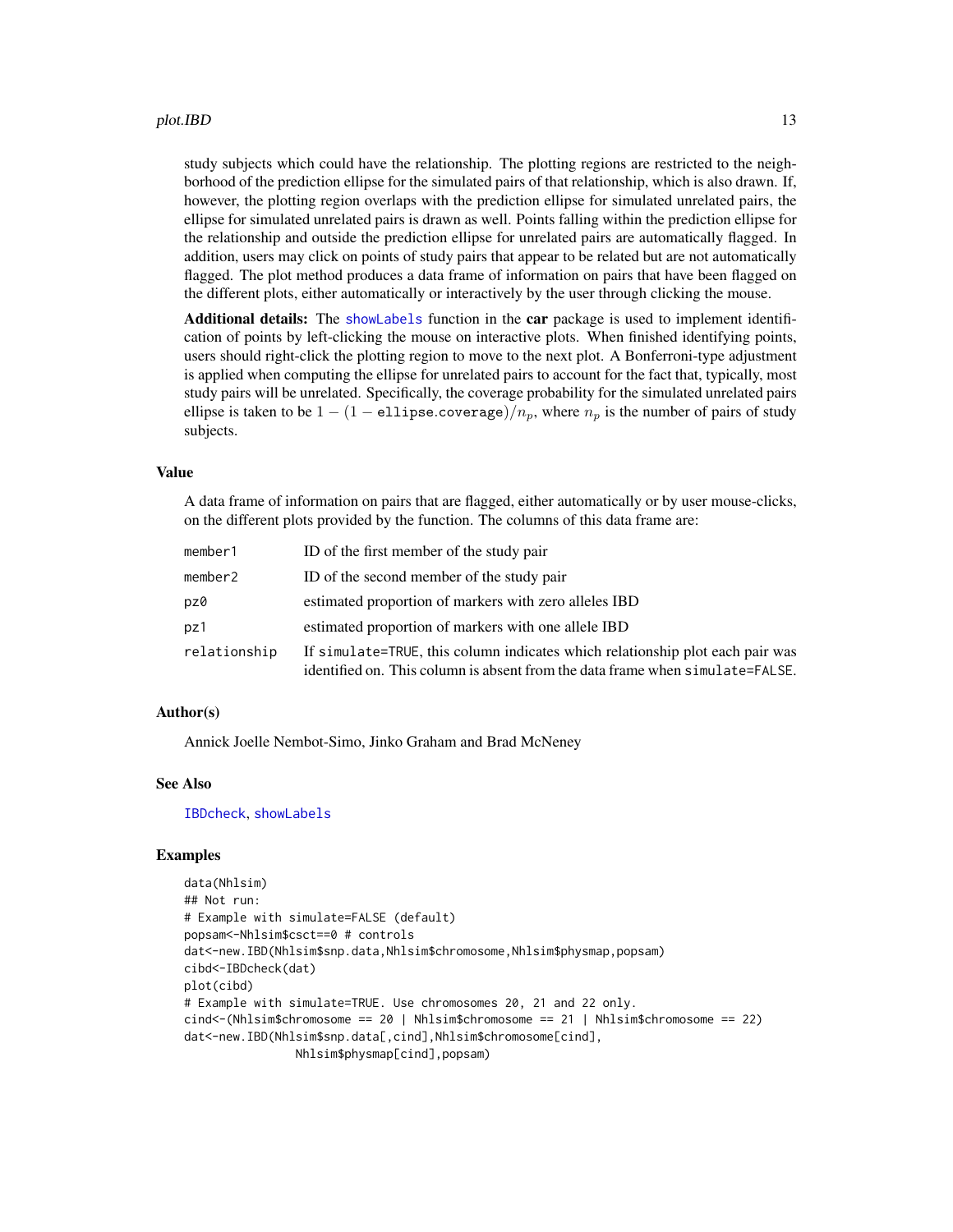```
ss<-sim.control(simulate=TRUE,fitLD=TRUE)
cibd2<-IBDcheck(dat,simparams=ss)
plot(cibd2)
# Example use of kinshipth argument: On the plot of study subjects, only plot
# those with kinship coefficient greater than the 99th percentile of the
# kinship coefficients of simulated unrelated individuals.
plot(cibd2,kinshipth="empirical")
## End(Not run)
```
<span id="page-13-1"></span>

| RutgersMapB36 | physical and genetic map positions for a collection of markers on chro- |
|---------------|-------------------------------------------------------------------------|
|               | mosome 1 to 22                                                          |

This dataset is list comprised of data frames corresponding to chromosomes 1 to 22. Each data frame has information on physical and genetic map positions for a collection of markers on the corresponding chromosome.

# Usage

data("RutgersMapB36")

### Format

The format of the dataset is a list of 22 elements. Each element is a data frame corresponding to a chromosome with nine columns:

| $\left\lceil,1\right\rceil$   | Markers_name                       | factor  | marker name                                                               |
|-------------------------------|------------------------------------|---------|---------------------------------------------------------------------------|
| $\left\lceil .2 \right\rceil$ | Type                               | factor  | marker type                                                               |
|                               | [,3] Primer.SNP_ref_name           | factor  | primer or SNP name                                                        |
| $\left[ 1,4\right]$           | Informative_meioses                | integer | number of informative meioses                                             |
| 51                            | Heterozygosity                     | numeric | marker heterozygosity                                                     |
|                               | [,6] Build36_map_physical_position |         | integer physical position (in base pairs) on build 36 of the human genome |
| $\left[ 7\right]$             | Sex.averaged_map_position          | numeric | sex-averaged map position                                                 |
| $\left[ .8 \right]$           | Female_map_position                |         | numeric female map position                                               |
| $\left[ .9\right]$            | Male_map_position                  |         | numeric male map position                                                 |
|                               |                                    |         |                                                                           |

#### Source

The data were obtained from the Rutgers map (see [http://compgen.rutgers.edu/download\\_](http://compgen.rutgers.edu/download_maps.shtml) [maps.shtml](http://compgen.rutgers.edu/download_maps.shtml))

<span id="page-13-0"></span>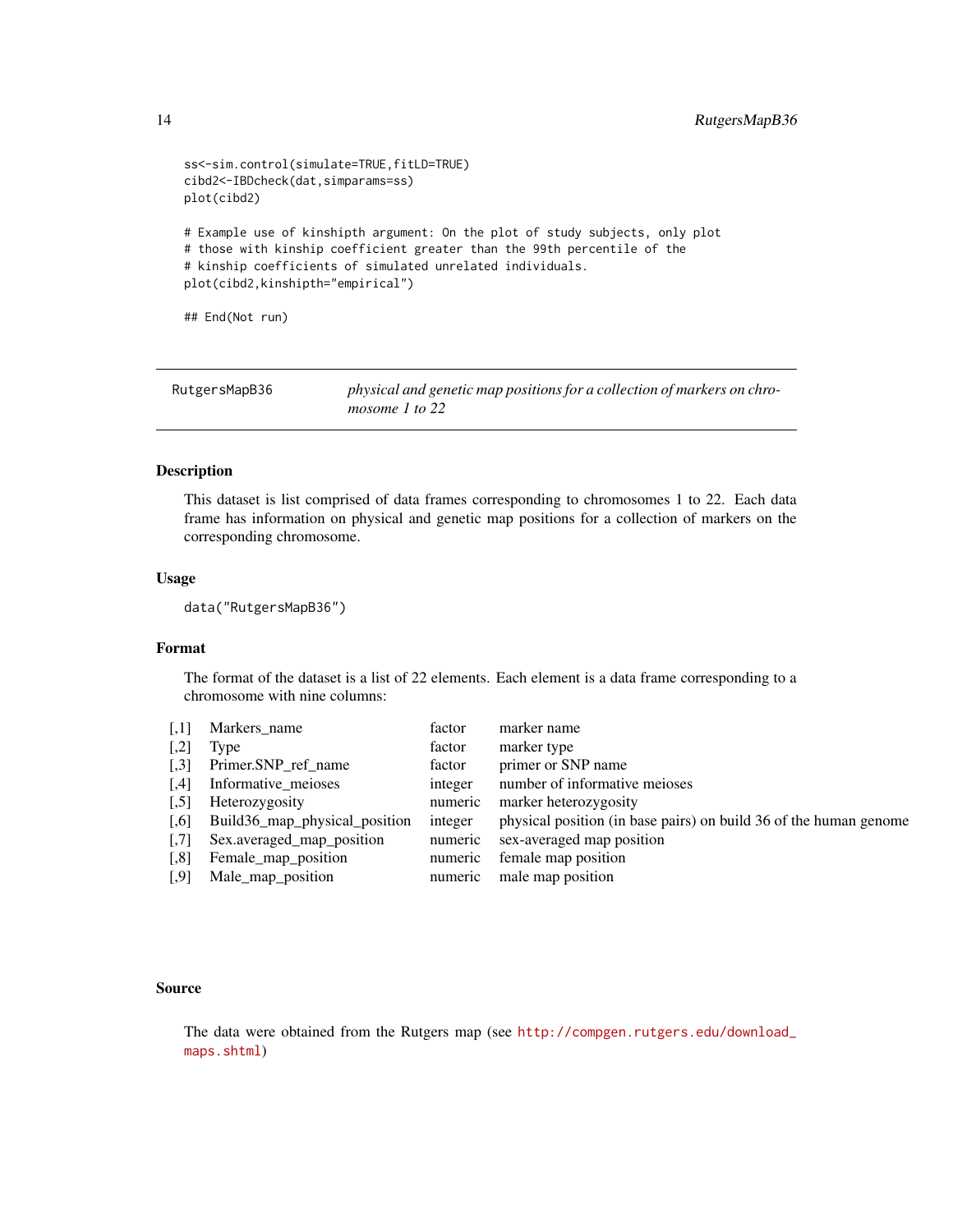#### <span id="page-14-0"></span>sim.control 15

# References

A second-generation combined linkage physical map of the human genome. Matise TC, Chen F, Chen W, De La Vega FM, Hansen M, He C, Hyland FC, Kennedy GC, Kong X, Murray SS, Ziegle JS, Stewart WC, Buyske S. Genome Res. 2007 Dec;17(12):1783-6. Epub 2007 Nov 7.

# Examples

```
data("RutgersMapB36")
```
<span id="page-14-1"></span>sim.control *Set options that control gene drop simulation of relationship pairs.*

# Description

Set options that control gene drop simulation of relationship pairs.

# Usage

```
sim.control(simulate=FALSE,
   rships=c("unrelated","MZtwins","parent-offspring","full-sibs","half-sibs"),
   nsim=rep(200,length(rships)), userdat=NULL,
   geno.err=1/1000, hom2hom.err=0, fitLD=TRUE, LDfiles=NULL, cl=NULL)
```

| simulate | Should data be simulated by gene drop to allow the user to assign relationships<br>to outlying pairs? Default is FALSE. See Details for more information.                                                                                                                                                                                                                                                                                                                                                                                                                                                                                                                                                                      |
|----------|--------------------------------------------------------------------------------------------------------------------------------------------------------------------------------------------------------------------------------------------------------------------------------------------------------------------------------------------------------------------------------------------------------------------------------------------------------------------------------------------------------------------------------------------------------------------------------------------------------------------------------------------------------------------------------------------------------------------------------|
| rships   | A character vector specifying the relationships to simulate. The choices are cur-<br>rently "unrelated", "MZtwins", "parent-offspring", "full-sibs", "half-sibs",<br>"cousins", or "user", for unrelated, monozygotic-twin/duplicate, parent-offspring,<br>full-sibling, half-sibling, first-cousin, or user-defined relationship pairs, respec-<br>tively. The default relationships are "unrelated", "MZtwins", "parent-offspring",<br>"full-sibs" and "half-sibs". Please note that half-sibling, avuncular and<br>grandparent-grandchild relationships cannot be distinguished on the basis of<br>IBD coefficients. Partial matches (e.g., "par" rather than "parent-offspring")<br>are allowed, as shown in the Examples. |
| nsim     | Numeric vector of numbers of pairs to be simulated by gene drop for each rela-<br>tionship. The default is 200 for each relationship listed in rships.                                                                                                                                                                                                                                                                                                                                                                                                                                                                                                                                                                         |
| userdat  | A data frame of information on the pedigree to simulate for a user-defined rela-<br>tionship pair. The columns of this data frame must be named as follows: ids,<br>the IDs of the members of the pedigree; dadids, the IDs of each pedigree mem-<br>ber's father, or zero if the father is not in the pedigree; momids, the IDs of each<br>pedigree member's mother, or zero if the mother is not in the pedigree; gender,<br>the gender of each subject coded as 1 for male and 2 for female. See Examples<br>for an example. Default is NULL.                                                                                                                                                                               |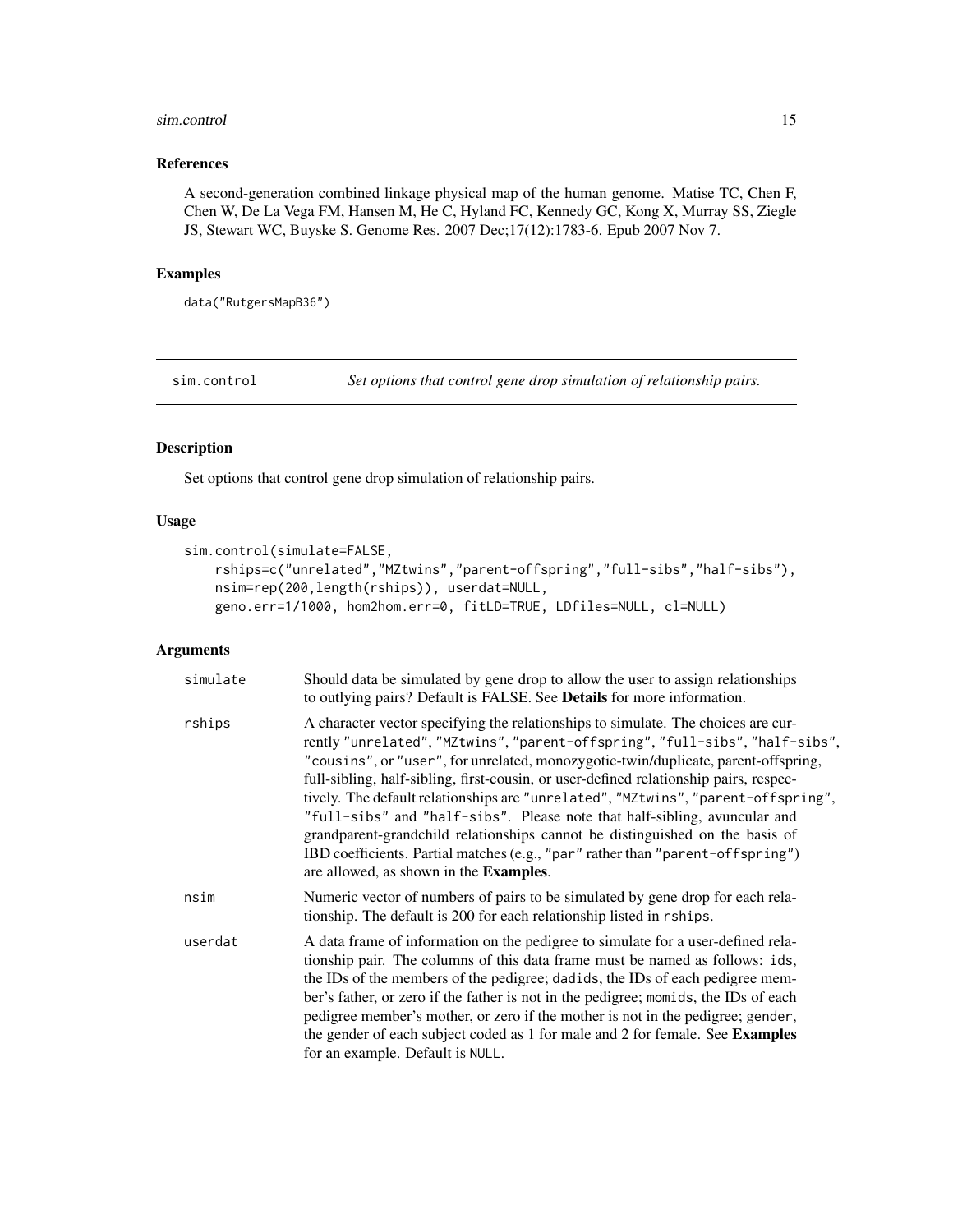<span id="page-15-0"></span>

| geno.err    | Genotyping error rate. Each genotype is sampled with probability geno.err to<br>be measured incorrectly, according to a simple error model. In the error model,<br>heterozygous genotypes are equally likely to be called as either of the homozy-<br>gous genotypes. Homozygous genotypes are called as the other homozygous<br>genotype with probability hom2hom. err and as heterozygous with probability<br>1-hom2hom.err. The default value of geno.err is 0.001. |
|-------------|------------------------------------------------------------------------------------------------------------------------------------------------------------------------------------------------------------------------------------------------------------------------------------------------------------------------------------------------------------------------------------------------------------------------------------------------------------------------|
| hom2hom.err | The probability a homozygous genotype that is miscalled is miscalled as the<br>other homozygous genotype. Default is 0, so that miscalled homozyous geno-<br>types are always called heterozygous.                                                                                                                                                                                                                                                                     |
| fitLD       | Should an LD model be fit to the data for use in gene drop simulations? Default<br>is TRUE. Ignored if simulate=FALSE. See Details for more information.                                                                                                                                                                                                                                                                                                               |
| LDfiles     | Character vector of the names of files containing LD models fit by FitGMLD.<br>These may be present from a previous call to IBDcheck. There must be one<br>file name for each chromosome of data in snp. data, and the files must be or-<br>dered by chromosome number. Default is NULL. Ignored if fitLD=FALSE or<br>simulate=FALSE.                                                                                                                                  |
| cl          | A SNOW cluster that can be used to split fitting of LD models and gene drop<br>simulations across a compute cluster. Default is NULL.                                                                                                                                                                                                                                                                                                                                  |

# Details

When simulate=TRUE, IBDcheck simulates data from pairs with known relationship that can be used to generate prediction ellipses on the graphical displays as a reference. Unrelated, parentoffspring, full sibling, half sibling, cousin, or user-defined relationships are simulated by gene drop and their estimated IBD coeficients are computed as for pairs of study subjects. Monozygotic twins/duplicates are not simulated by gene drop. Rather, they are simulated by randomly sampling a study individual and then applying the genotyping error model twice to make two copies. Gene drop simulations can be based on loci in linkage equilibrium (fitLD=FALSE) or on a fitted LD model that accounts for inter-locus correlation (fitLD=TRUE).

### Value

A list whose components are the function inputs.

# Author(s)

Annick Joelle Nembot-Simo, Jinko Graham and Brad McNeney

#### See Also

[IBDcheck](#page-4-1)

# Examples

# Set simulation parameters to simulate unrelated, parent-offspring and # full-sibling pairs. Leave other simulation parameters at their # default values (e.g., nsim=rep(200,length(rships)), fitLD=TRUE). ss<-sim.control(simulate=TRUE,rships=c("unrel","parent","full")) ## Not run: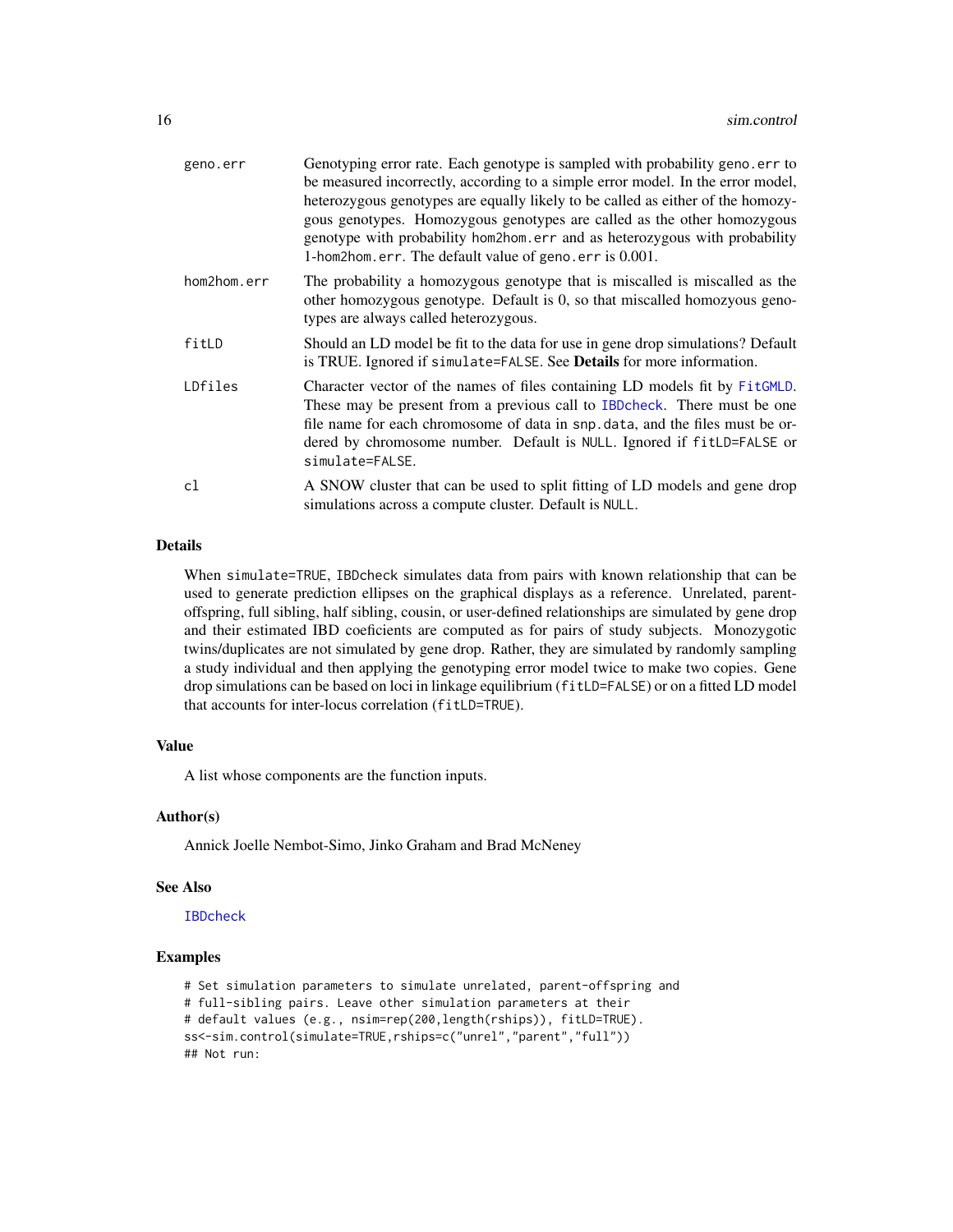# <span id="page-16-0"></span>SNPgenmap 17

```
# Create an IBD object to use as input to IBDcheck.
data(Nhlsim)
popsam<-Nhlsim$csct==0 # controls
# Use chromosomes 20, 21 and 22 only.
cind<-(Nhlsim$chromosome==20|Nhlsim$chromosome==21|Nhlsim$chromosome==22)
dat<-new.IBD(Nhlsim$snp.data[,cind],Nhlsim$chromosome[cind],
                Nhlsim$physmap[cind],popsam)
# Run IBDcheck
cibd<-IBDcheck(dat,simparams=ss)
# Save the names of the LD files for future simulations.
LDfiles<-cibd$simparams$LDfiles
# Use the fitted LD model from cibd to add 100 more simulated, unrelated pairs
# and save the updated IBD object in cibd2.
ss<-sim.control(simulate=TRUE,LDfiles=LDfiles,rships="unrelated",nsim=100)
ff<-filter.control(filter=FALSE) # No need to re-filter the SNP data in cibd
cibd2<-IBDcheck(cibd2,filterparams=ff,simparams=ss)
# Add 200 simulated first-cousin pairs to cibd2, an IBD object which has no
# simulated first-cousin pairs. Save the updated IBD object in cibd3.
ss<-sim.control(simulate=TRUE,LDfiles=LDfiles,rships="cousins")
ff<-filter.control(filter=FALSE) # No need to re-filter the SNP data in cibd2
cibd3<-IBDcheck(cibd2,filterparams=ff,simparams=ss)
# Add 200 simulated pairs having the user-specified mother-daughter relationship,
# with mother and father being first cousins. See the package vignette
# "CrypticIBDcheck", Figure 4, for a picture of this pedigree. Save the updated
# IBD object in cibd4.
userdat<-data.frame(ids=1:9,
                    dadids=c(3,5,7,0,9,9,0,0,0),
                    momids=c(2,4,6,0,8,8,0,0,0),
                    gender=c(2,2,1,2,1,2,1,2,1))
ss<-sim.control(simulate=TRUE,LDfiles=LDfiles,rships=c("user"),userdat=userdat)
ff<-filter.control(filter=FALSE) # No need to re-filter the SNP data in cibd3
cibd4<-IBDcheck(cibd3,simparams=ss,filterparams=ff)
# Distribute fitting of LD models and gene drop simulations for each
# chromosome across a cluster running on a local computer. See the
# package vignette, vignette("CrypticIBDcheck") for an example of running
# IBDcheck in batch mode on a compute cluster. Save the updated IBD object
# in cibd5.
library(parallel)
cl<-makeCluster(3,type="SOCK")
clusterEvalQ(cl,library("CrypticIBDcheck"))
ss<-sim.control(simulate=TRUE,cl=cl) # Leave all other sim params at defaults
cibd5<-IBDcheck(dat,simparams=ss)
stopCluster(cl)
```
<span id="page-16-1"></span>## End(Not run)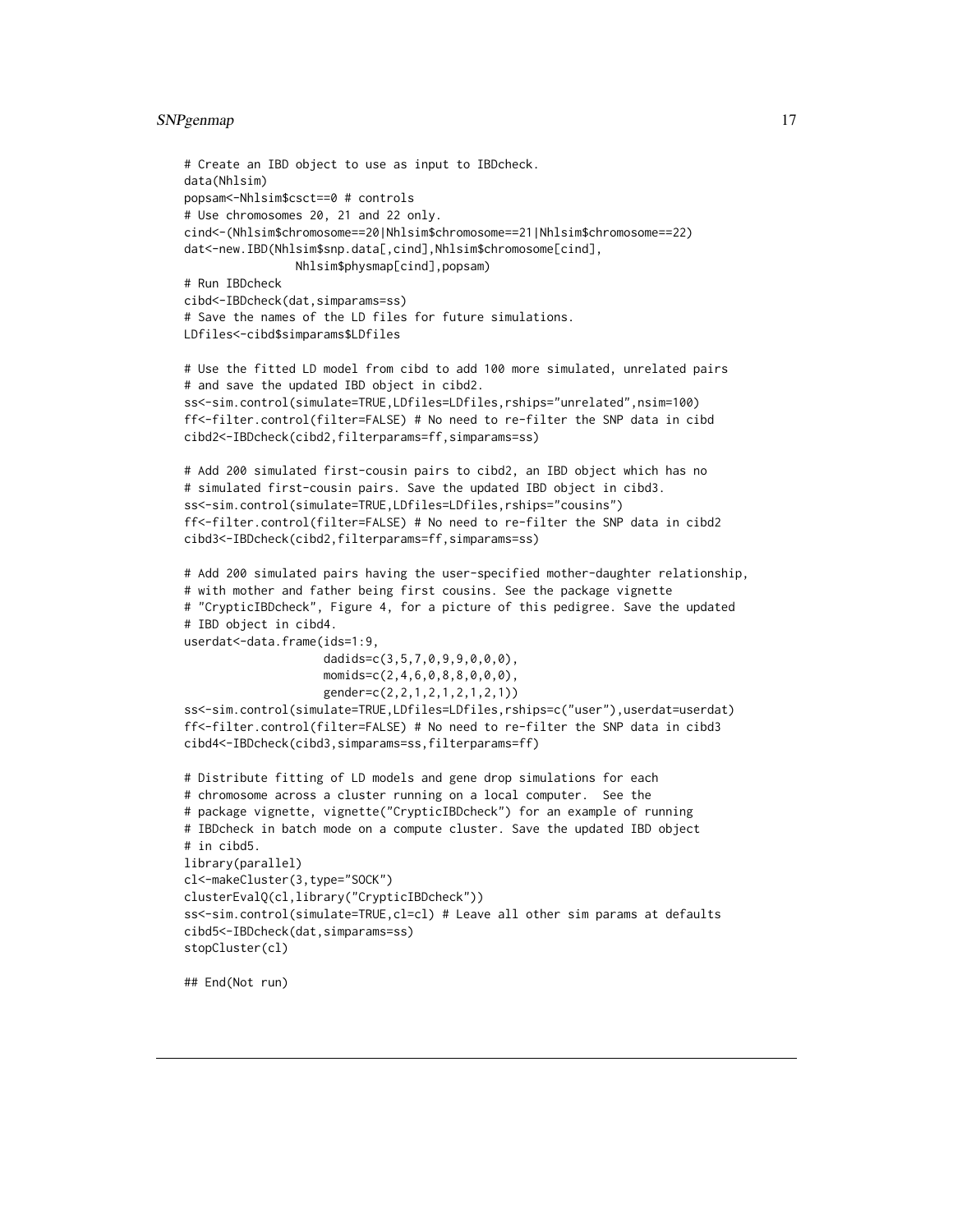<span id="page-17-0"></span>Convert physical map positions on build 36 of the genome to genetic map positions by linear interpolation of the Rutgers combined linkage-physical map. The markers in the Rutgers map are a small subset of markers for which genetic map positions have been determined. Linear interpolation is done for points in between.

### Usage

SNPgenmap(physmap, chromosomes)

#### Arguments

| physmap     | a vector of physical map positions on build 36 of the human genome |
|-------------|--------------------------------------------------------------------|
| chromosomes | a vector containing the corresponding chromosome numbers           |

#### Details

Genetic map positions are inferred from physical positions by linear interpolation of the Rutgers Combined Linkage-Physical Map for build 36 of the human genome, contained in the data object [RutgersMapB36](#page-13-1). Users who want some other form of interpolation can do so themselves using [RutgersMapB36](#page-13-1), as illustrated in the Examples. *NB:* The order of markers in RutgersMapB36 is the same for both physical and genetic maps. In order for an interpolated genetic map to preserve the ordering of physical map positions, the interpolant must be monotone increasing. Linear interpolation *is* monotone increasing, but other forms, such as spline interpolation, may not be.

# Value

The function returns a vector of genetic map positions.

# **Note**

The function interpolates the Rutgers map and does not attempt to extrapolate for SNPs outside the map. Genetic map positions for SNPs outside the Rutgers map are set to NA.

# Author(s)

Annick Joelle Nembot-Simo, Jinko Graham and Brad McNeney

# See Also

[RutgersMapB36](#page-13-1)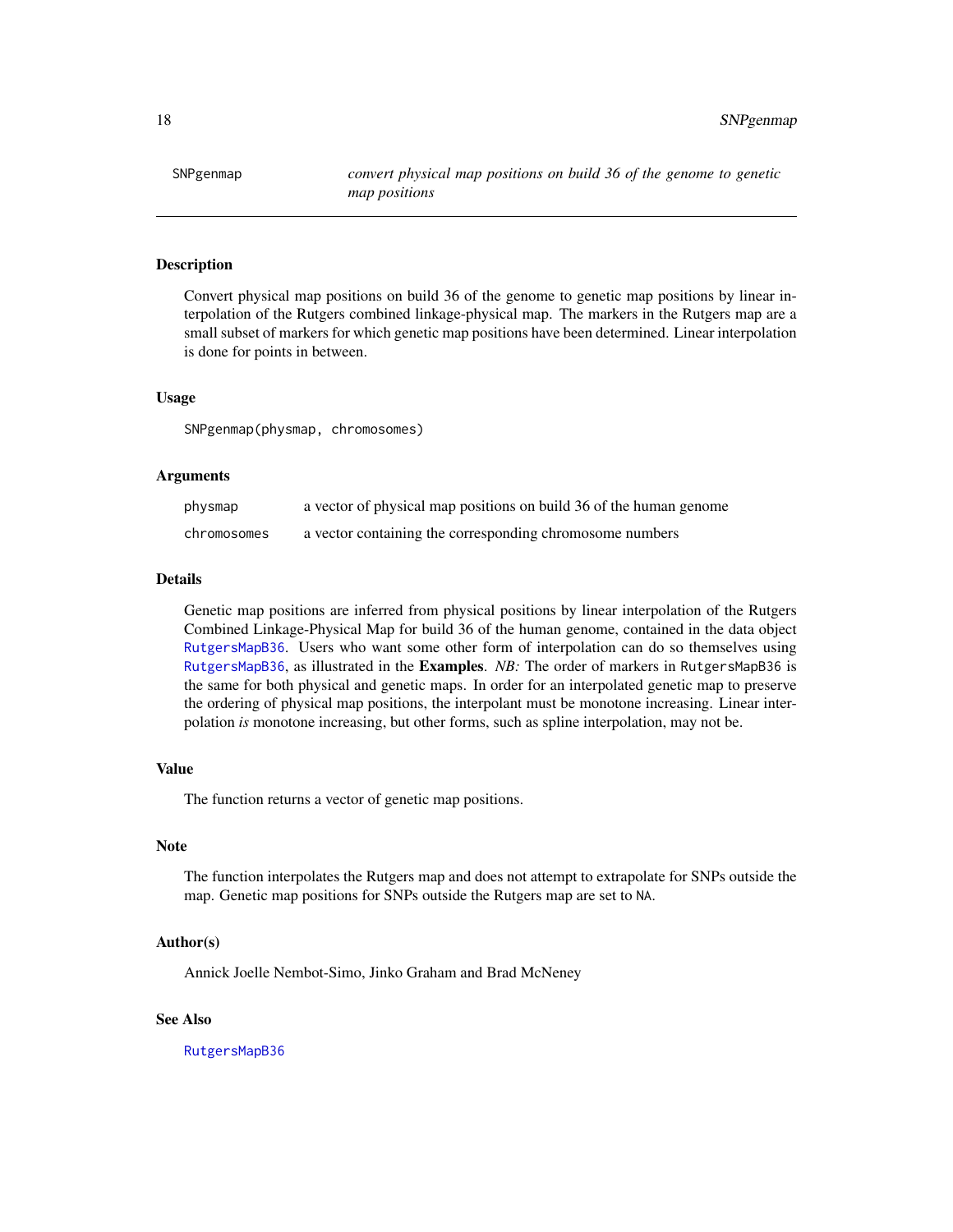# SNPgenmap 19

# Examples

```
data(Nhlsim)
gmap <- SNPgenmap(Nhlsim$physmap,Nhlsim$chromosome)
# Example of using RugtersMapB36 to do spline rather than linear
# interpolation of genetic map positions on chromosome 1.
# NB: Interpolant is not necessarily monotone increasing, which can lead to a
# genetic map on which markers are re-ordered relative to the physical map.
data("RutgersMapB36")
chrmap<-splinefun(RutgersMapB36[["chr1"]]$Build36_map_physical_position,
                  RutgersMapB36[["chr1"]]$Sex.averaged_map_position)
c1ind<-(Nhlsim$chromosome=="chr1")
gmap[c1ind]<-chrmap(Nhlsim$physmap[c1ind])
```